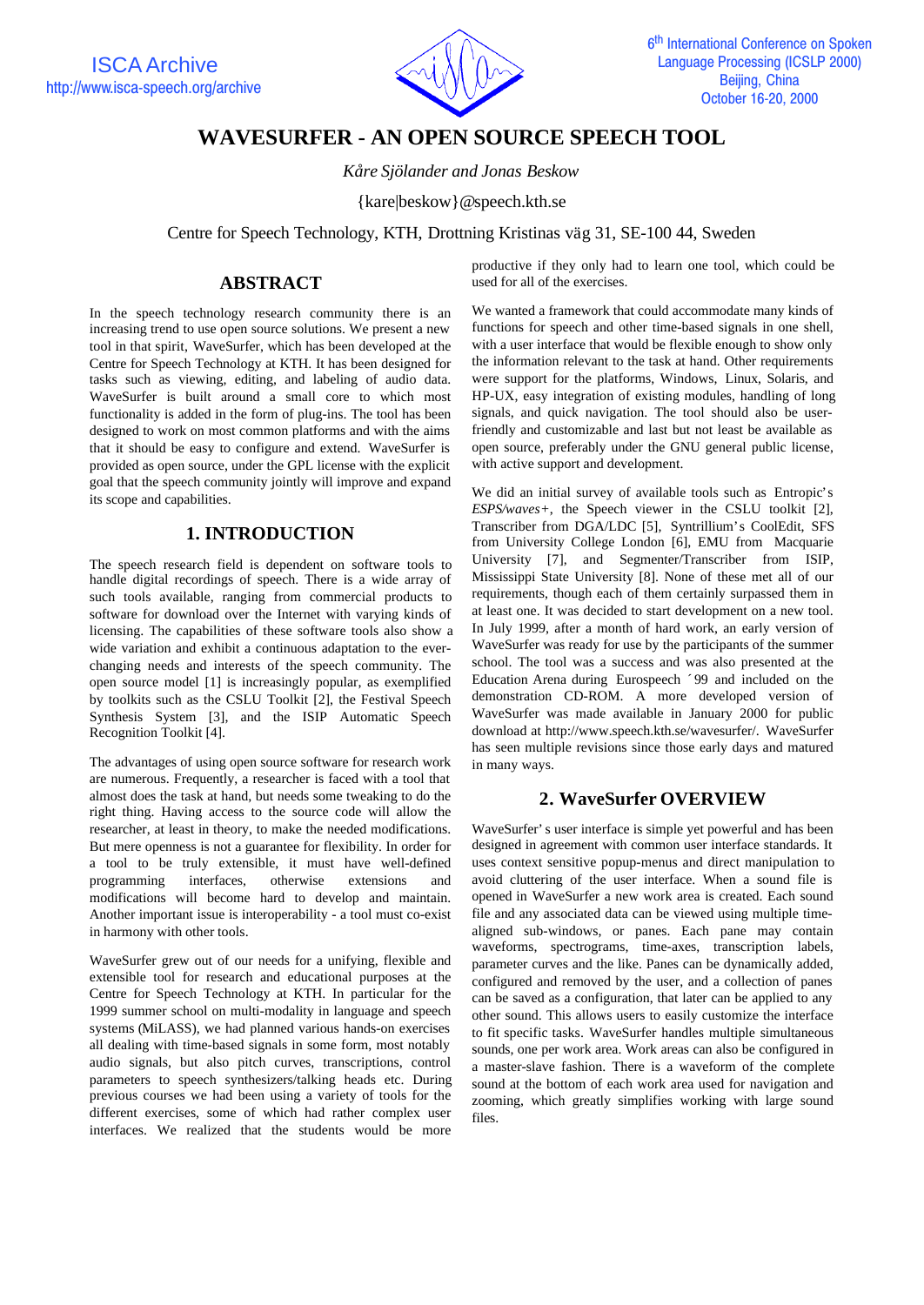

Figure 1: A WaveSurfer screen shot showing from top to bottom waveform, pitch contour, spectrogram, phonetic labels, and word labels. At the bottom is the navigation scrollbar used for navigation and zooming.

Pre-computed waveform data is cached on disk in order to speed up display, thus providing instant file load and quick access anywhere in even the largest of sound files. During playback a moving cursor shows the current play position, optionally, the whole display scrolls. The user interface is shown in Figure 1, with a selection of panes. A time axis could be added anywhere in the display with a selection in a context sensitive popup menu.

WaveSurfer handles standard audio file formats (Windows WAV, Sun AU, Apple AIFF, MPEG layer 3) as well as formats specific to the speech research field, such as NIST/Sphere and proprietary formats from Entropic and Kay Elemetrics. For raw files, or files with unknown format, WaveSurfer has an algorithm which tries to guess how to interpret the data. File data can be kept on disk or loaded into memory if the file is relatively short.

WaveSurfer's labeling facilities currently support the TIMIT, *ESPS/waves+*, and HTK formats. The label format is specified per transcription pane and it is fully possible to have several transcriptions in different formats loaded at the same time for a given sound file.

Printer output is supported through postscript generation of pane contents.

The WaveSurfer tool is available in source form for all supported platforms and in binary format for Windows and Linux RedHat 6.1.



**Figure 2:** The WaveSurfer architecture, with its three layers, which all can interact with functionality-providing plug-ins. Tcl/Tk is used as a "glue" language.

## **2.1 Configurations**

A prominent feature of WaveSurfer is its flexible configuration facilities. A WaveSurfer configuration includes information about which panes should be drawn and how and were they should appear. Also, associated information such as what kind of data files to load for a certain sound file is included. It is easy to save the current set of panes as a configuration and to apply it later on any loaded sound clip.

Configurations are stored in the users home directory in a succinct text format and can easily be edited, sent by e-mail, or made available on a web-page to other users.

#### **3. IMPLEMENTATION**

The WaveSurfer tool is built using the Tcl/Tk [9] scripting language, with scripts and dynamic link libraries wrapped into a single executable. The tool consists of a simple core, combined with a novel plug-in architecture for all task-specific functionality.

WaveSurfer is structured in several distinct layers. At the topmost level there is a relatively brief script defining the basic user interface with its menus. This script constitutes the actual application. Beneath this layer, there is scripting language library, the WaveSurfer widget library, which encapsulates a high level sound visualization widget. The application layer is used to create and destroy such widgets and to connect menu selections to widget methods. The widget library sits on top of the third layer, the Snack toolkit, described in section 3.1, which is implemented as a C-language dynamic link library. These layers make up the core of the WaveSurfer tool as seen in Figure 2. The core simply has the functionality needed to allow a user to load a sound file and create a set of empty panes. In order to create for example a new speech visualization tool a developer would add the necessary functionality using dedicated plug-ins.

WaveSurfer plug-ins can extend the tool at all three levels. For example, support for a new sound file formats can be added by creating an extension to Snack in a separate link library using its C-APIs. Plug-ins can also reconfigure the top-level user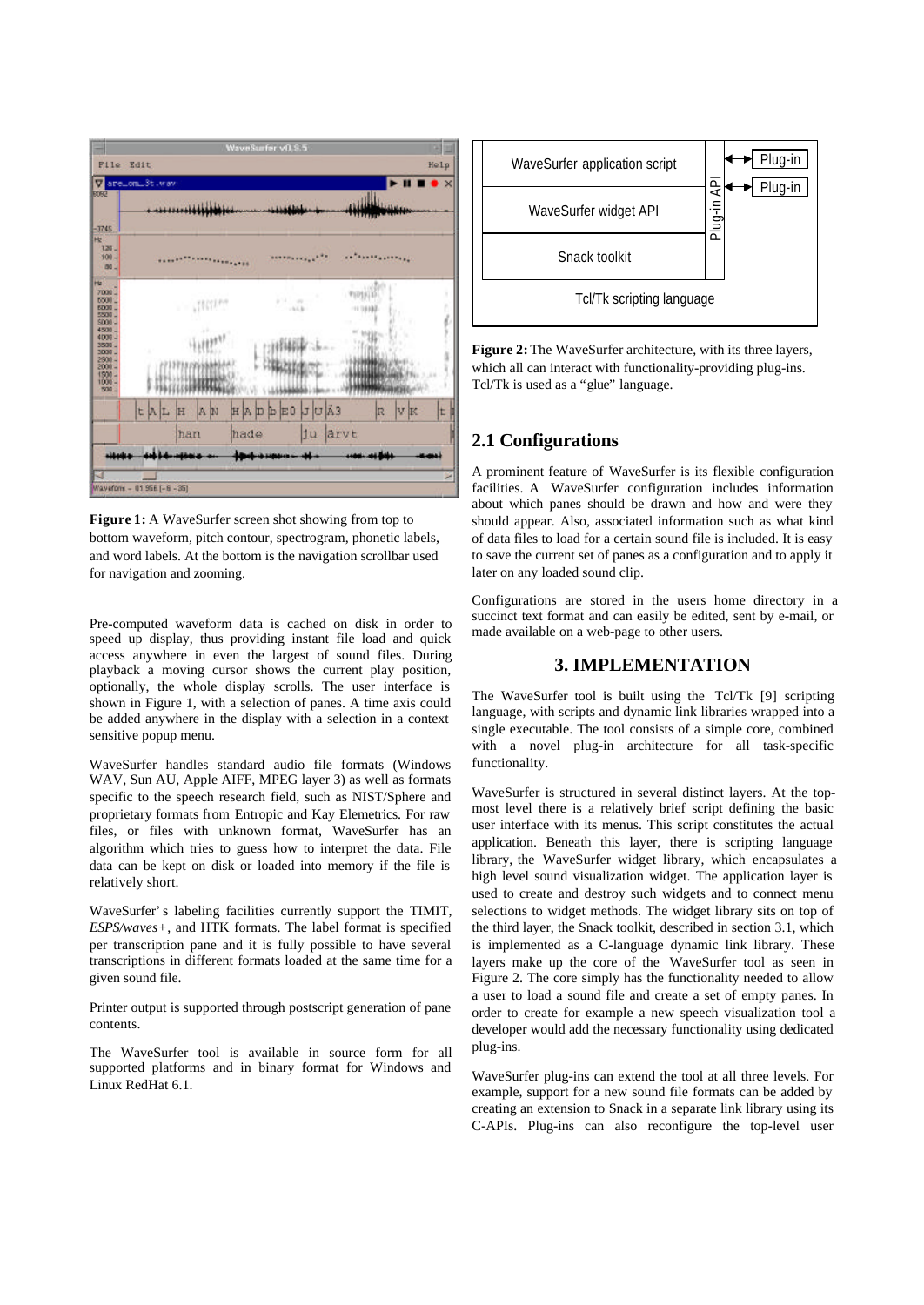interface, and add functionality here using Tcl's ability to function as a glue language. Most plug-ins, however, extend the widget library with new pane types.

WaveSurfer plug-ins are implemented as Tcl/Tk scripts. During startup, the application will search certain system and user directories for plug-in scripts, and read them into the interpreter. Each plug-in will supply a list of procedures that will be invoked as callbacks as certain events occur in the application. The plug-in API consists of 28 such callbacks, for actions such as opening of a sound file, widget creation and destruction, cursor movement, sound modification notification and many others, of which the plug-in will implement the ones it has interest in.

Tcl/Tk has several attractive characteristics, which made it the natural choice for development language. It is an open source programming system, which is available for most common computer platforms, several UNIX varieties, Windows, and Macintosh. No compilation step is involved during development. Also, you get a fully featured scripting language, including powerful facilities for building user interfaces. Applications can take advantage of the script interpreter, for tasks such as generating configuration scripts, for execution of batch jobs, and to provide a console for power users. This compares with the limited batch processing facilities of many other tools. In our approach there is no need for users to install or even to now about Tcl/Tk at all. Also, there is no conflict with any existing installations. The Tcl interpreter is compact, which makes WaveSurfer fit on an ordinary floppy disk.

## **3.1 The Snack Toolkit**

Designers of sound processing tools face issues like different types of audio hardware interfaces, signal encoding schemes, methods for signal visualization, as well as a multitude of sound file formats. There are also issues related to the presentation of the audio signal, the selection of deployment platform, and the design of a responsive user interface for handling big, sometimes vast, amounts of data. In order to address most of these problems, an audio programming toolkit, Snack [10], specifically designed for the handling of audio data and its presentation, was developed at KTH. Snack offers developers a high level of abstraction in combination with a uniform programming interface on a wide range of computer platforms. The toolkit has components, which a developer combines into an application, leaving most of the details to be handled by the component implementations.

At the core of Snack there is a mixing engine which connects to the computers audio hardware. This engine, which runs in a thread of its own, provides an interface that allows multiple simultaneous connections, with on-the-fly audio format conversions. Internally, Snack handles all sound data as floating point, in order to speed up signal processing computations and to maintain data integrity during a sequence of transformations.

Snack's principal component is the sound object. A sound object has methods for operations such as file I/O, in common audio file formats, playback, recording, editing, conversions, and signal processing. In order to record a sound clip into a sound object all that is needed is an invocation of the objects record method. Sound data will immediately start to accumulate in the background until a subsequent stop method is invoked. The actual sound data can reside in memory, on disk, or be associated with a stream.

Snack also has dedicated visualization objects such as waveforms and spectrograms. These are highly configurable and can be linked to Snack's sound objects. They will automatically reflect all changes to the sound object they are linked to, even in real time, if sound data is currently recorded into an object. The visualization objects know how to render themselves in postscript for hard copies.

Snack is currently implemented as an extension to the Tcl/Tk scripting language, though, for performance reasons, almost all of the code is implemented in C. The scripting layer is used to configure objects and link them to each other. This combination gives applications based on Snack the same degree of performance as dedicated C/C++ application as well as drawing on the benefits from Tcl's rapid development nature and its powerful graphical toolkit. Also, the applications will run all platforms currently supported by Snack, i.e. Windows, Linux, Macintosh, Solaris, HP-UX, FreeBSD, NetBSD, and IRIX.

It is possible to extend Snack both at the script level and at the C-level. There is an internal API to add new commands, file formats, and filters. This API also hides platform differences, which makes it very easy to port code between various platforms. In most cases a simply re-compilation is all that is needed.

The Snack toolkit has been available to the speech community since 1998, as open source, and also seen considerable contribution from its many users. Snack can be obtained both in source and binary-format from http://www.speech.kth.se/snack/, and has had more than 9000 downloads, 5000 alone during the present year. Several speech tools have already been built using Snack at different sites [11,12,13], some of which have also been made freely available, e. g. Transcriber [5]. Snack has also seen other uses, for example, it has successfully been used as an audio platform in conversational dialog systems [10].

## **4. APPLICATIONS**

WaveSurfer has already found a variety of applications. It is currently the standard tool for viewing and editing sound files and transcriptions in our group as well as at other sites.

During the 1999 MiLaSS summer school, as well as during exercises in the under-graduate courses in speech technology given at the department, WaveSurfer has been used as a platform for experimentation with multimodal text-to-speech synthesis and basic acoustic phonetics.

Building on the WaveSurfer plug-in API, we have developed a control interface to the KTH text-to-speech synthesis and animated talking head technology [14]. This TTS-interface allows for interactive control of the speech synthesis process, from text input, via phonetic transcription, down to detailed editing of segment durations and trajectories for synthesizer control parameters. The control parameter tracks are seamlessly